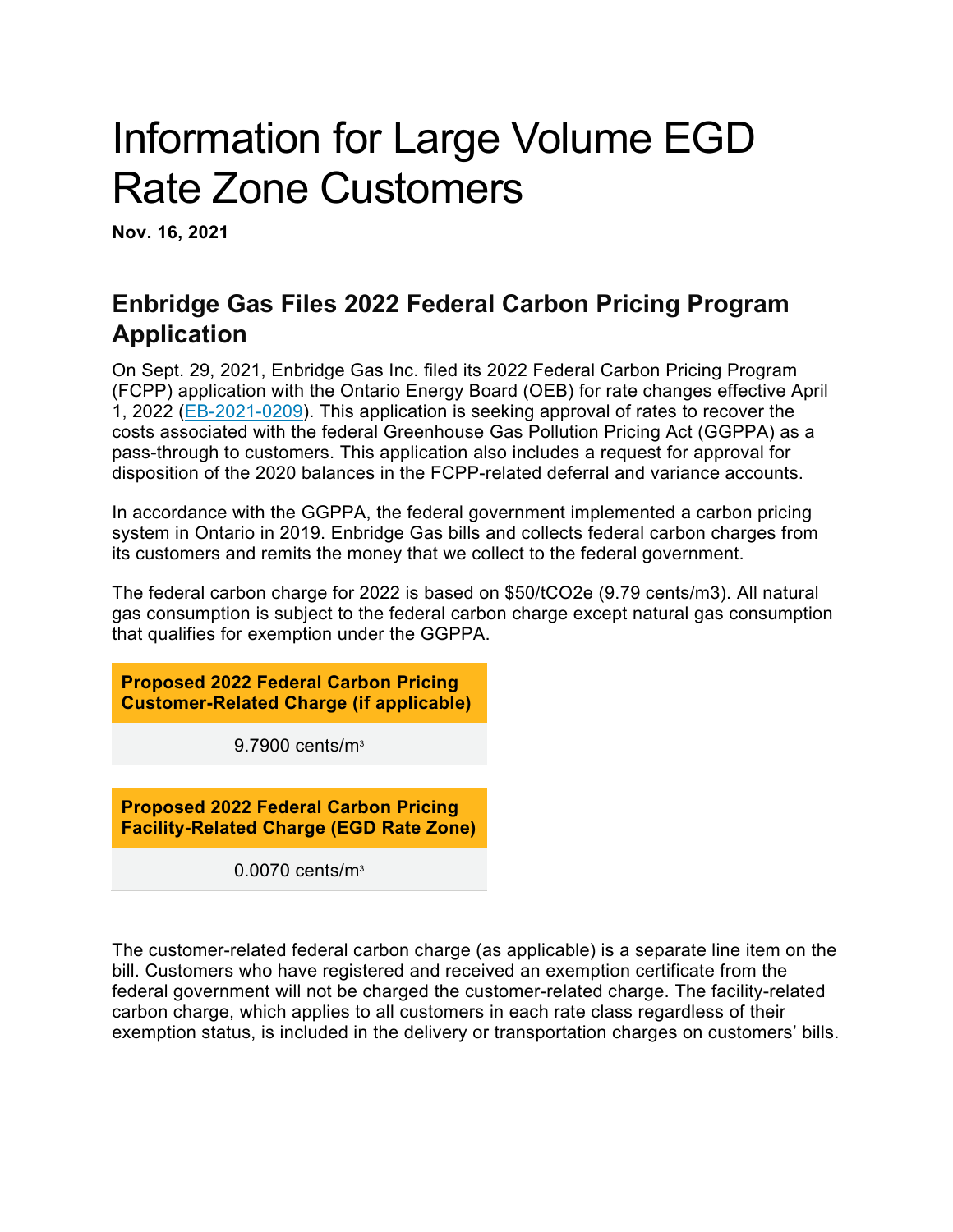## **2020 Federal Carbon Charge Deferral and Variance Accounts**

In this application Enbridge Gas is seeking OEB approval for the disposition of the 2020 balances recorded in its FCPP-related deferral and variance accounts effective April 1, 2022. If approved as filed, the account clearing will result in a one-time adjustment being applied to bills for all customers on the first QRAM following OEB approval, as early as April 2022.

## **EGD Rate Zone Customers**

|                        | Unit Rate for One-Time Rate Adjustment' (cents/m <sup>3</sup> ) |
|------------------------|-----------------------------------------------------------------|
| <b>Rate 100</b>        | (0.0003)                                                        |
| <b>Rate 110</b>        | (0.0003)                                                        |
| <b>Rate 115</b>        | (0.0003)                                                        |
| <b>Rate 125</b>        | (0.0003)                                                        |
| <b>Rate 135</b>        | (0.0003)                                                        |
| <b>Rate 145</b>        | (0.0002)                                                        |
| <b>Rate 170</b>        | (0.0003)                                                        |
| <b>Rate 200</b>        | (0.0003)                                                        |
| <b>Rate 300</b>        | 0.0001                                                          |
| Rate 300 Interruptible | 0.0001                                                          |
| <b>Rate 315</b>        | 0.0000                                                          |
| <b>Rate 332</b>        | (0.0003)                                                        |

\*recovered on customers' April 2022 bills and based on actual Jan. 1 to Dec. 31, 2020 volumes

Full details of the Federal Carbon Pricing Program application [\(EB-2021-0209\)](https://www.enbridgegas.com/about-enbridge-gas/regulatory) can be found on our website.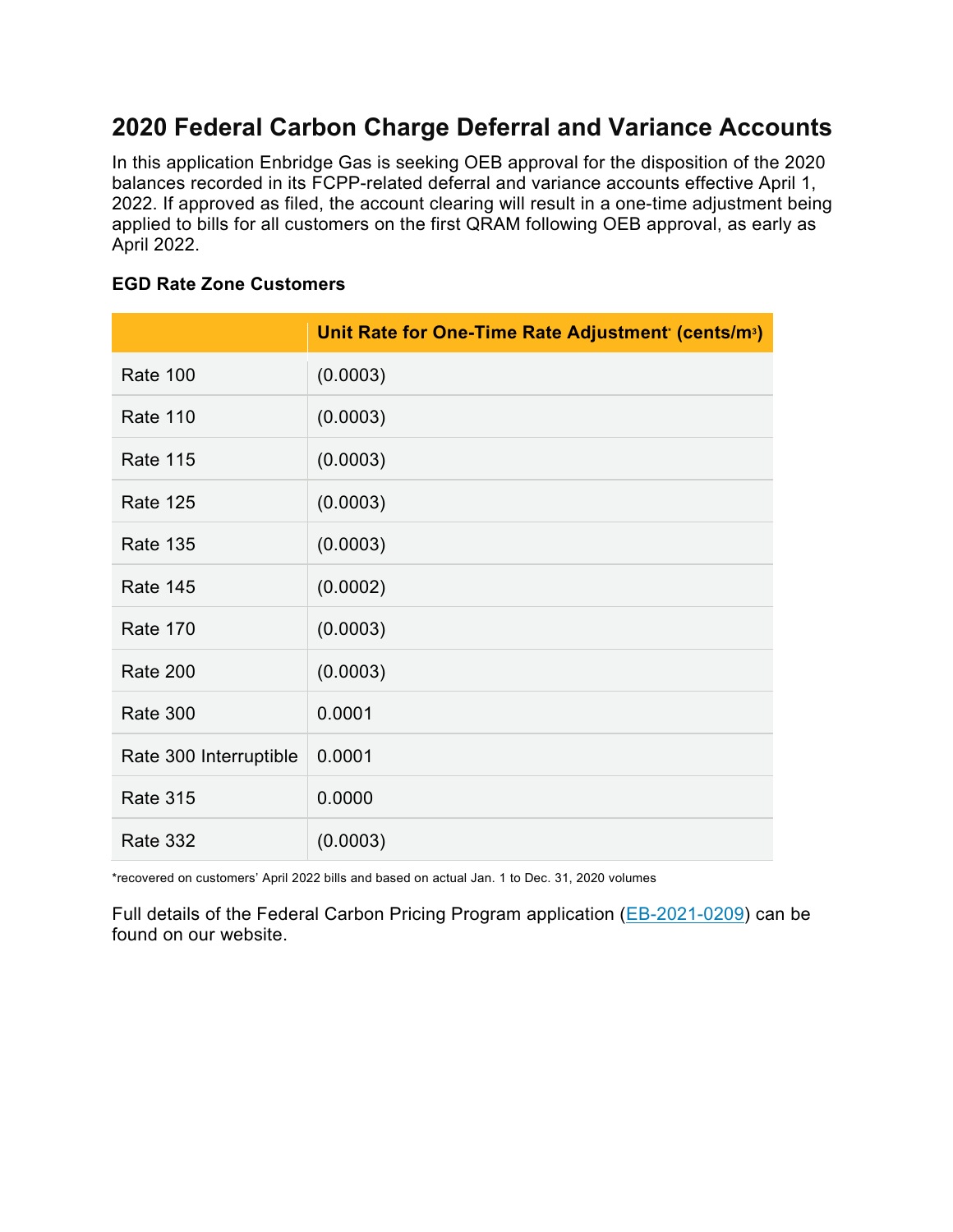# **Transition to the Ontario Emissions Performance Standards (EPS)**

On Sept. 1, 2021, the federal government removed the application of the federal Outputbased Pricing System (OBPS) from Ontario, effective Jan. 1, 2022. Ontario's Emissions Performance Standards (EPS) program will replace the federal OBPS program on Jan 1, 2022. Similar to the federal OBPS, the EPS regulates greenhouse gas emissions from large industrial facilities by setting an emissions standard that the facility must meet each year. A facility that does not meet the standard will be responsible for paying to cover the portion of its emissions that exceed the standard.

## **As of Jan. 1, 2022, only facilities that are registered in the EPS program will remain eligible for exemption from the federal carbon charge.**

Before proceeding with registering your facility in the EPS, review the eligibility criteria within the EPS Regulation [\(O. Reg. 241/19\)](https://www.ontario.ca/laws/regulation/r19241) to ensure that the facility qualifies for registration under the EPS.

Registering your facility in the EPS requires the following steps:

#### 1. **Register/confirm existing registration under the Ontario EPS with the Ministry of the Environment, Conservation and Parks (MECP) to receive a Certificate of Facility Registration.**

•A facility that is already registered in the EPS and currently an OBPS registered facility are being asked to provide a facility boundary map to MECP and to confirm or if needed, update the registration information on file.

#### 2. **Apply to Environment and Climate Change Canada (ECCC) to obtain a Determination.**

- •An application must include a completed Application for Determination form, Certificate of Facility Registration, and the facility boundary map.
- •ECCC will review a facility's Application for Determination and issue a statement, with a statement number, confirming the facility is subject to the Ontario EPS.

## 3. **Register as an emitter with the Canada Revenue Agency (CRA)**

- a. For an existing registration
	- If the statement issued by the ECCC is to the same person as the person responsible under the federal OBPS and all the information provided to CRA is still accurate, **no action is required.**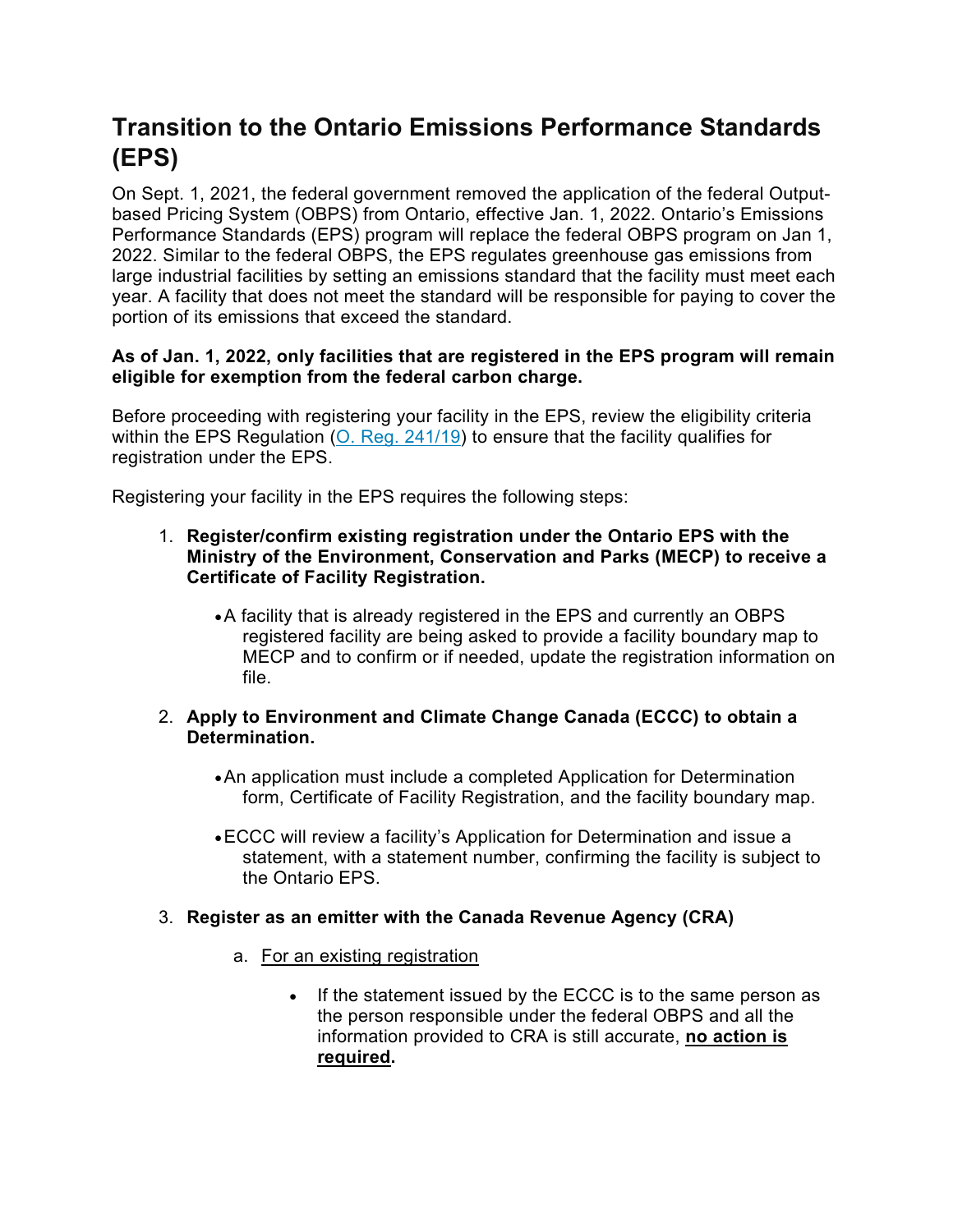- In this situation, the facilities will be allowed to maintain their existing emitter registration and they can continue to use their existing fuel charge Exemption Certificate already provided to their suppliers.
- Enbridge Gas will retain your facility's existing exemption documentation on file, and you will not be required to submit any further documentation to Enbridge Gas.
- b. For a new registration (i.e., the facility has never been registered under EPS or OBPS, or the previous responsible person/information provided to CRA has changed)
	- •Using the statement number provided by ECCC, complete and submit forms L400 and L400-1 to register the facility with the CRA.
	- •Once registration is approved by the CRA, download and populate the Exemption Certificate and provide a copy to your fuel suppliers to receive fuel deliveries free of the federal carbon charge.
	- If your facility is issued new exemption documentation from the CRA, due to registering a new facility or updating your facility information previously provided to the CRA, you must provide Enbridge Gas with the new exemption documentation. Enbridge Gas must be in possession of the three documents below to reflect the applicable exemption from the federal carbon charge within our billing system. Please complete and submit the following materials to:
		- o [contractsupportandcompliance@enbridge.com](mailto:contractsupportandcompliance@enbridge.com) (former Enbridge Gas Distribution customers), or [uglcontractingteam@uniongas.com](mailto:uglcontractingteam@uniongas.com) (former Union Gas customers)
			- 1. Completed [Facility Declaration Form](https://www.enbridgegas.com/-/media/Extranet-Pages/Business-and-industrial/Commercial-and-Industrial/Large-Volume-Rates-and-Services/Federal-Carbon-Pricing/Facility-Declaration-Form.ashx?rev=41f2018cd2ba4cd48dc7eea81745c0c2&hash=20FBABB68C746BEB65B4B891ADF47121)
			- 2. CRA-issued registration confirmation letter (not applicable to greenhouse operators)
			- 3. CRA-issued exemption certificate

To avoid a gap in fuel charge exemption when transitioning a facility from OBPS to EPS, facilities are being encouraged to begin the registration transition process as soon as possible to ensure enough time for government authorities to issue the necessary documentation before Jan 1, 2022.

For more information, or if you have questions about the registration process or the EPS program, please see the following resources and contact details: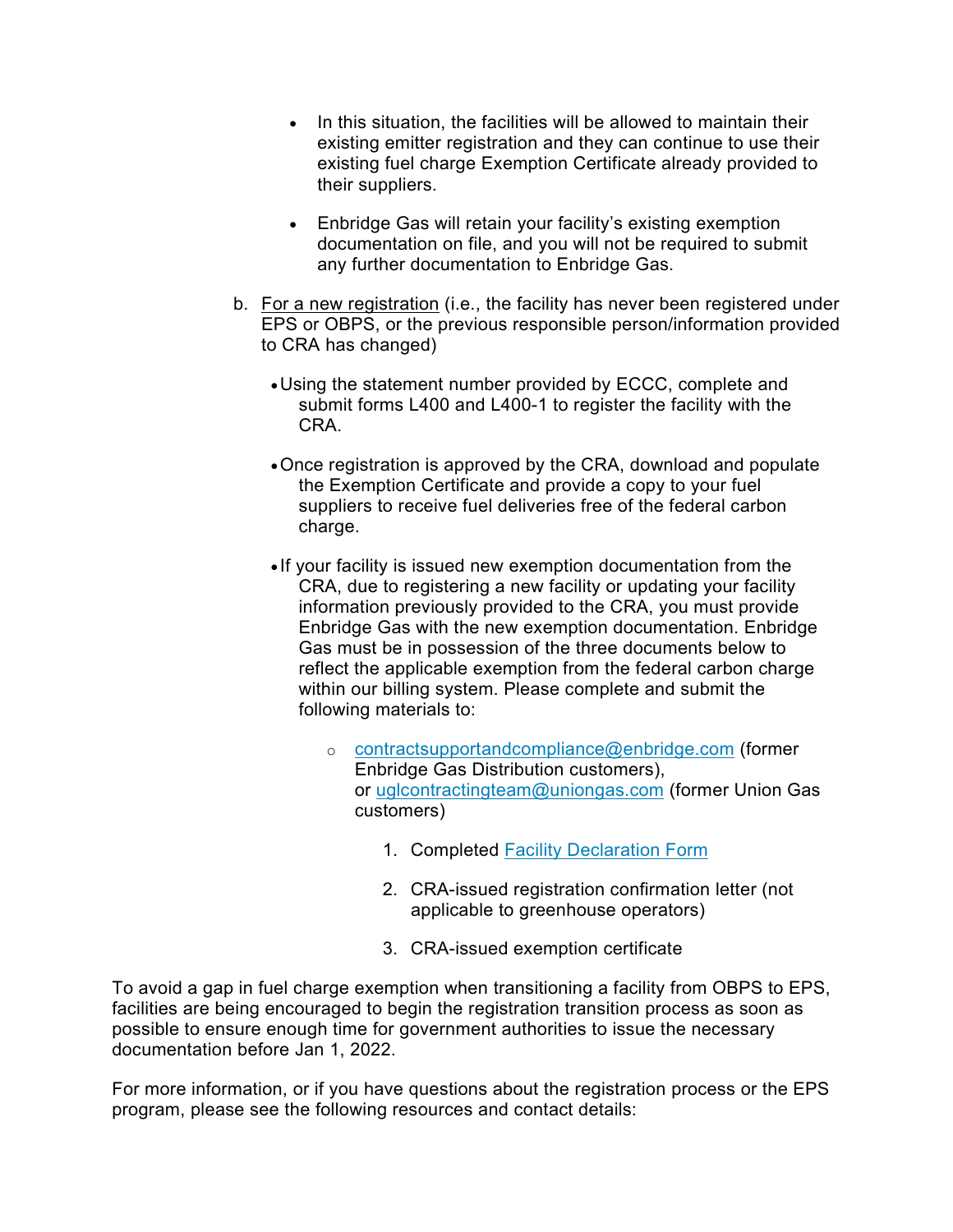#### **EPS Overview:**

<https://www.ontario.ca/page/emissions-performance-standards-program>

#### **Enbridge Gas webpage:**

[https://www.enbridgegas.com/business-industrial/commercial-industrial/large-volume](https://www.enbridgegas.com/business-industrial/commercial-industrial/large-volume-services-rates/federal-carbon-pricing)[services-rates/federal-carbon-pricing](https://www.enbridgegas.com/business-industrial/commercial-industrial/large-volume-services-rates/federal-carbon-pricing)

#### **Fuel Charge Registration:**

[https://www.canada.ca/en/revenue-agency/services/tax/excise-taxes-duties-levies/fuel](https://www.canada.ca/en/revenue-agency/services/tax/excise-taxes-duties-levies/fuel-charge/registration.html)[charge/registration.html](https://www.canada.ca/en/revenue-agency/services/tax/excise-taxes-duties-levies/fuel-charge/registration.html)

#### **Ontario EPS Program Help Desk:**

416-314-5352 1-888-217-3326 (Toll-free) Email: [EPSHelp@ontario.ca](mailto:EPSHelp@ontario.ca)

## **Ontario EPS Registration:**

Email: [EPSapplications@ontario.ca](mailto:EPSapplications@ontario.ca)

**ECCC Registration:** [ptintegrationpt@ec.gc.ca](mailto:ptintegrationpt@ec.gc.ca)

**CRA Registration:** 1-866-330-3304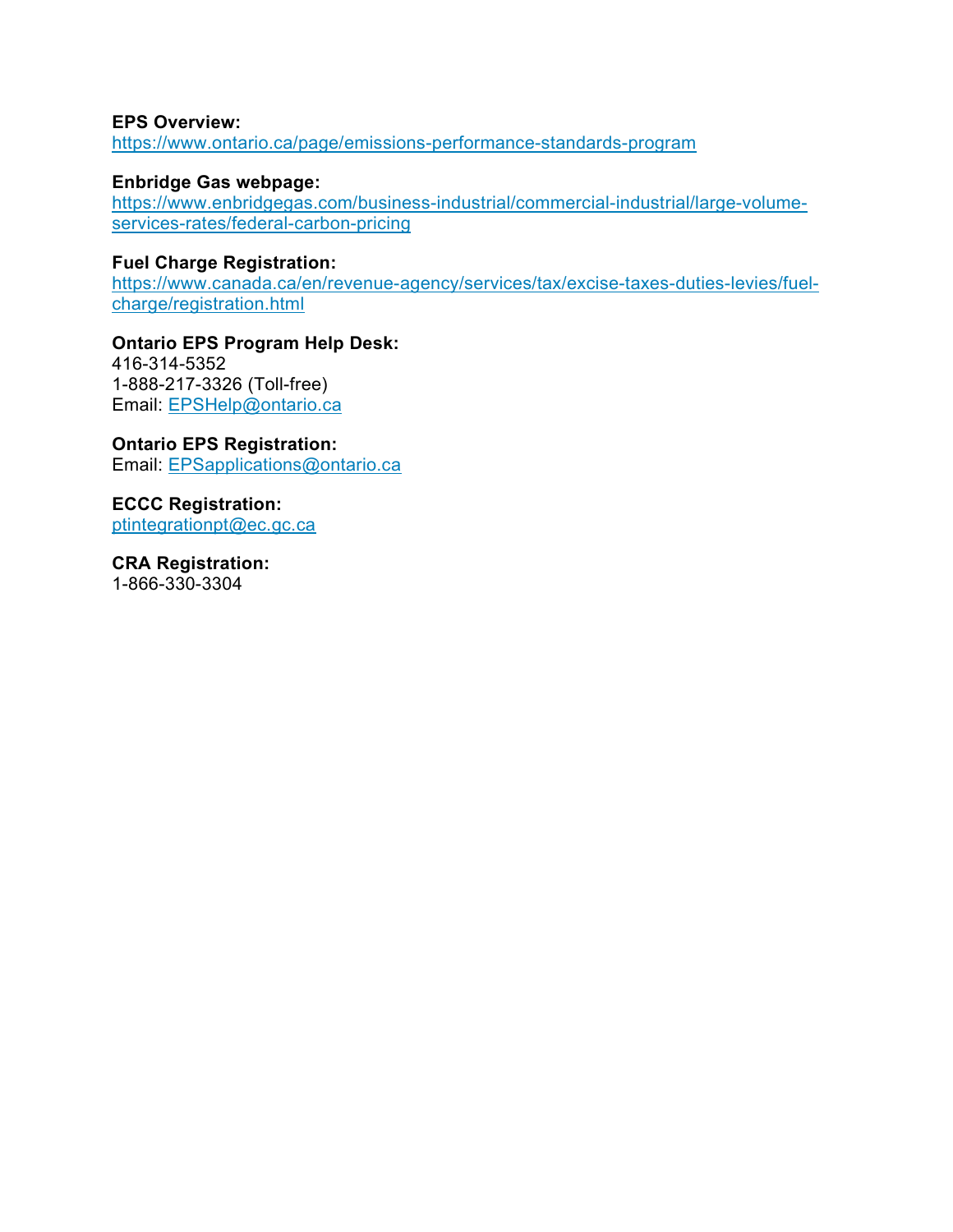# **Enbridge Gas Files 2022 Phase 2 Rates Application (Incremental Capital Module)**

On Oct. 15, 2021, Enbridge Gas Inc. filed its 2022 Phase 2 Rate Application and Evidence [\(EB-2021-0148\)](https://www.enbridgegas.com/about-enbridge-gas/regulatory).

Our 2022 rate application has been separated into two phases to allow for timely review and adjudication. Phase 1 of this application addressed the incentive rate-setting mechanism (IRM) related elements, which includes the annual rate escalation, passthrough costs, capital pass-through adjustments and Parkway Delivery Obligation rate adjustments. Phase 1 was filed on June 30, 2021 and a settlement proposal, including a resolution of all items in the Phase 1 rate application, was filed on Sept. 29, 2021. Phase 2 of this application addresses matters related to Incremental Capital Module (ICM) funding (including an addendum to the asset management plan and a progress report on recommendations for unaccounted for gas).

Enbridge Gas is seeking OEB approval for ICM funding for five projects in 2022:

EGD rate zone:

- St. Laurent Ottawa North Replacement (Phase 3) Project
- NPS 20 Replacement Cherry to Bathurst Project

Union rate zones:

- Dawn to Cuthbert Replacement and Retrofits Project
- Byron Transmission Station Project
- Kirkland Lake Lateral Replacement Project

A range of delivery bill impacts for typical contract rate customers in the EGD and Union rate zone are shown below. Individual bill impacts will vary and depend upon a customer's use of natural gas.